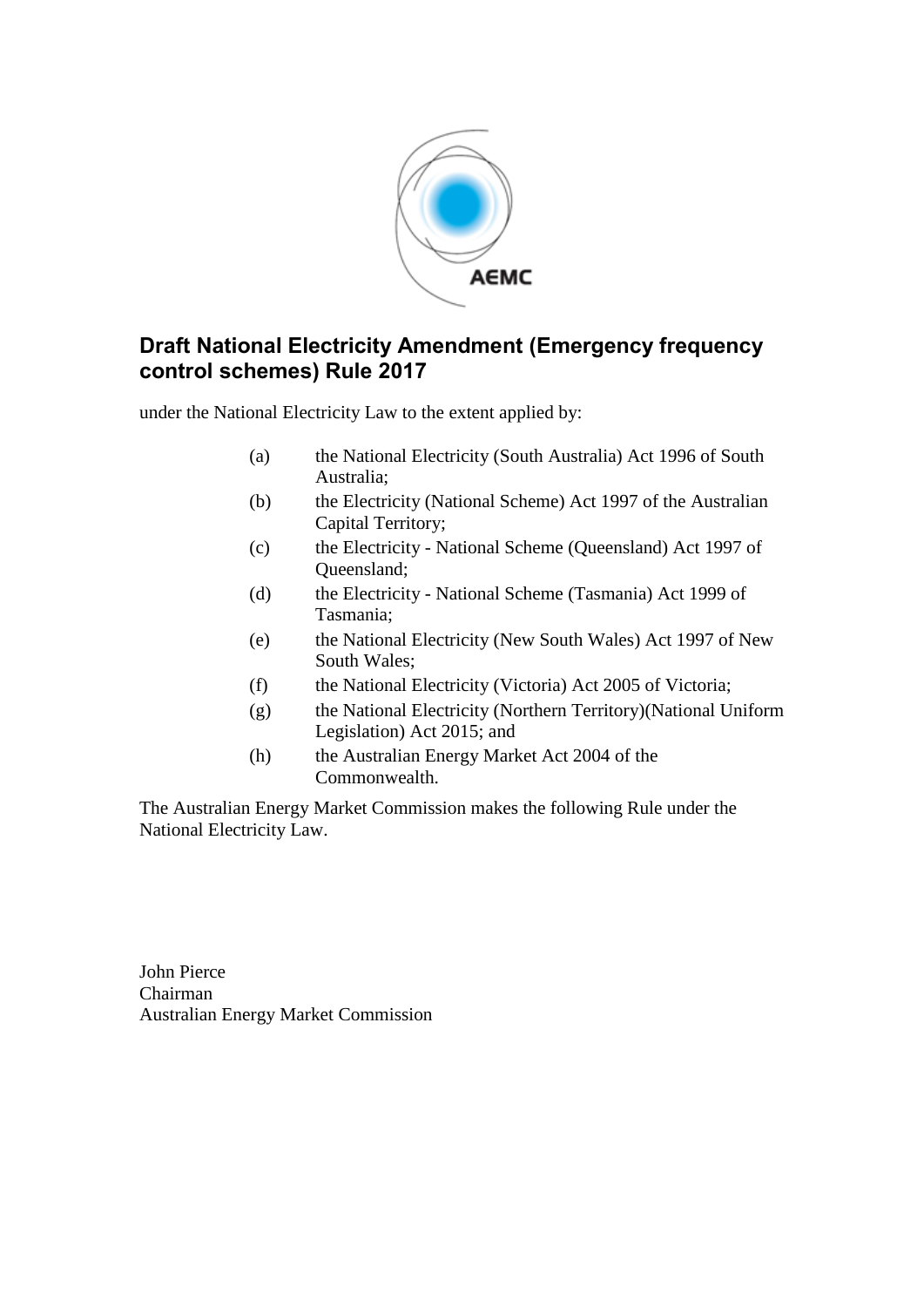# **Draft National Electricity Amendment (Emergency frequency control schemes) Rule 2017**

# **1 Title of Rule**

This Rule is the *Draft National Electricity Amendment (Emergency frequency control schemes) Rule 2017*.

# **2 Commencement**

This Rule commences operation on [COMMENCEMENT\_DATE].

# <span id="page-1-0"></span>**3 Amendment of the National Electricity Rules**

The National Electricity Rules are amended as set out in [Schedule 1.](#page-2-0)

# <span id="page-1-1"></span>**4 Amendment of the National Electricity Rules**

The National Electricity Rules are amended as set out in [Schedule 2.](#page-3-0)

# <span id="page-1-2"></span>**5 Amendment of the National Electricity Rules**

The National Electricity Rules are amended as set out in [Schedule 3.](#page-10-0)

# <span id="page-1-3"></span>**6 Amendment of the National Electricity Rules**

The National Electricity Rules are amended as set out in [Schedule 4.](#page-15-0)

# <span id="page-1-4"></span>**7 Amendment of the National Electricity Rules**

The National Electricity Rules are amended as set out in [Schedule 5.](#page-19-0)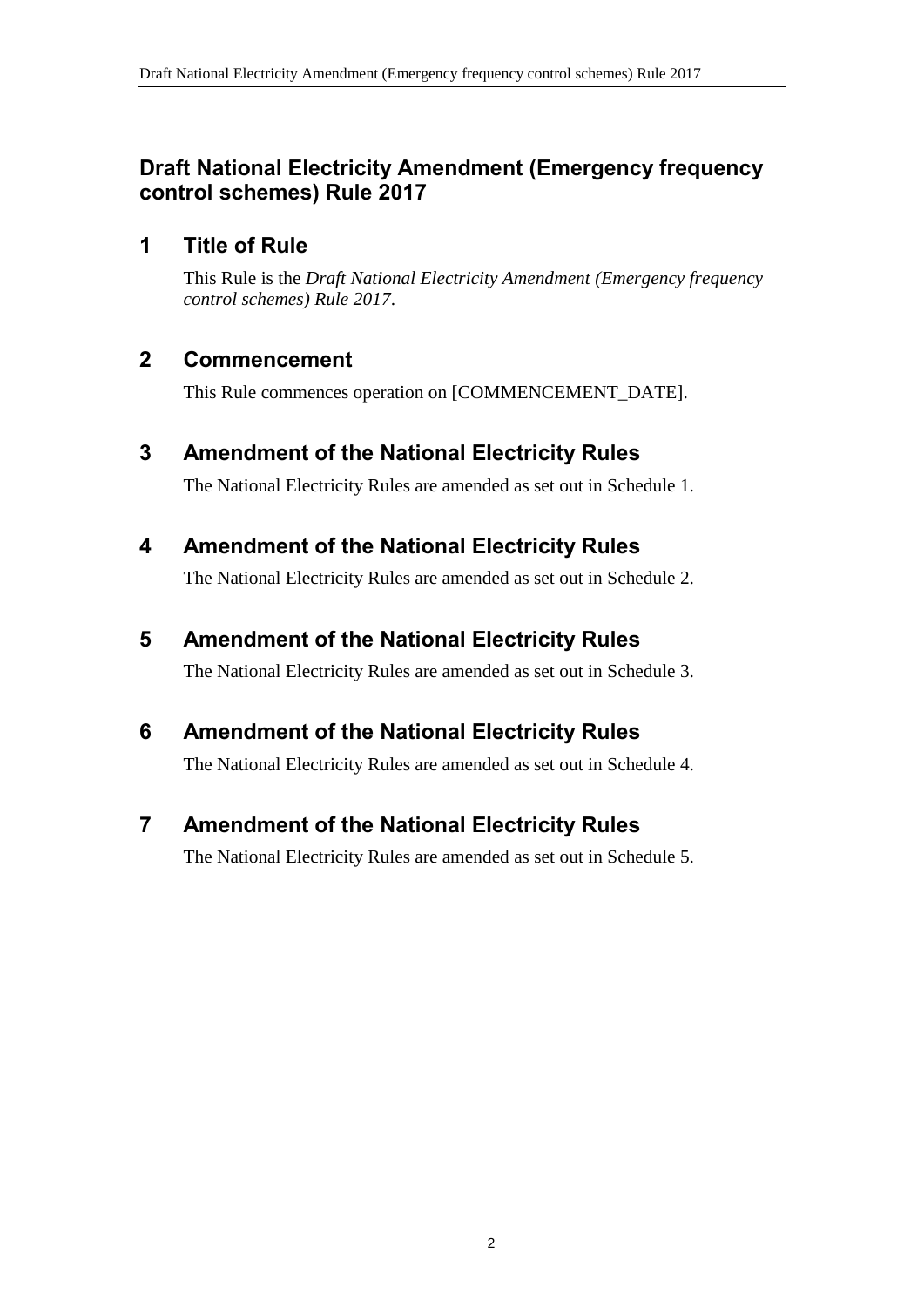# <span id="page-2-0"></span>**Schedule 1 Amendment to the National Electricity Rules**

[\(Clause 3\)](#page-1-0)

# **[1] Clause 3.9.3C Reliability standard**

In clause 3.9.3C(b)(2)(i), omit "multiple *contingency events*" and substitute "multiple *contingency events*, *protected events*".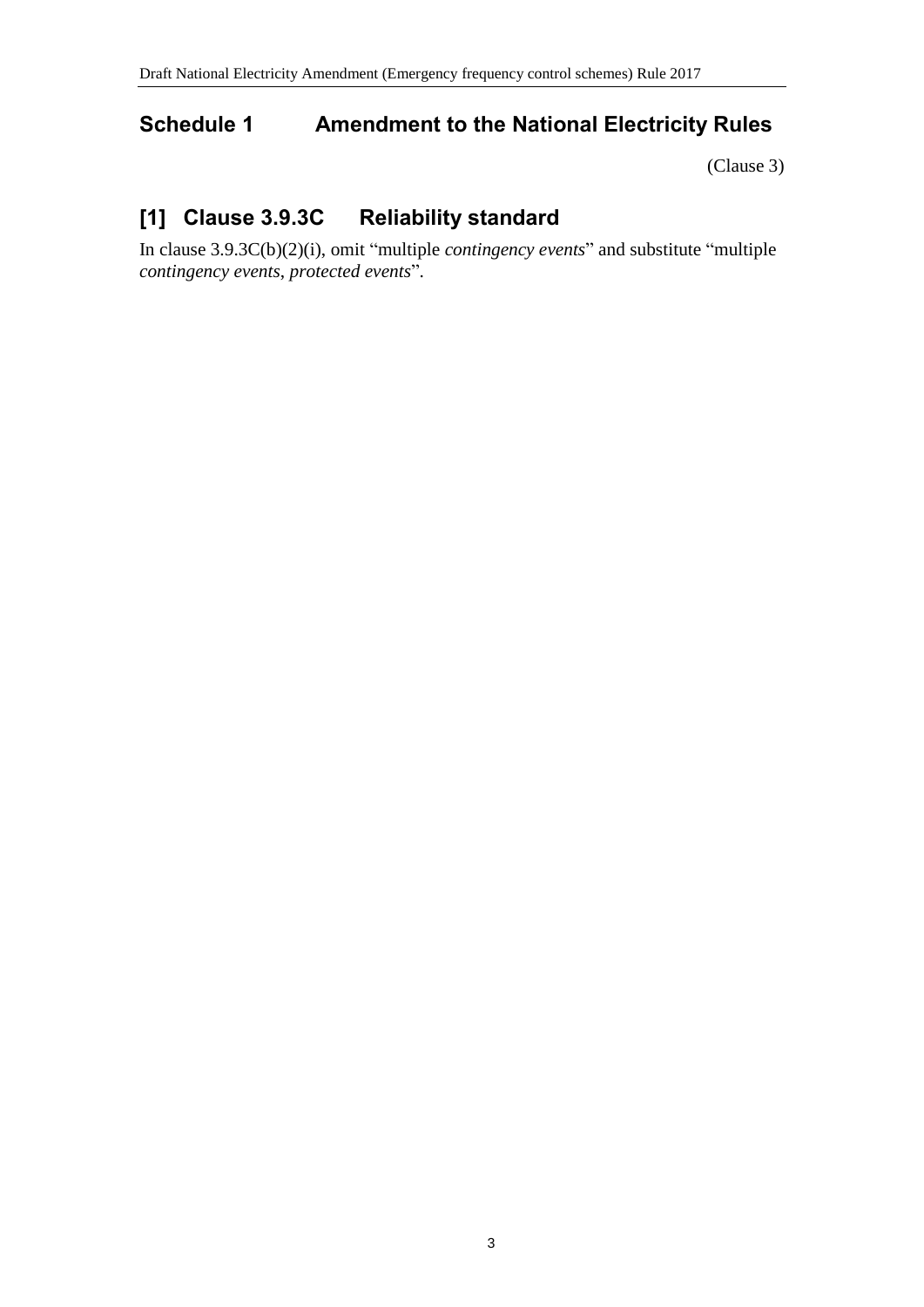### <span id="page-3-0"></span>**Schedule 2 Amendment to the National Electricity Rules**

[\(Clause 4\)](#page-1-1)

### **[1] Clause 4.2.3 Credible and non-credible contingency events**

In clause 4.2.3, omit the heading and substitute "Credible and non-credible contingency events and protected events".

# **[2] Clause 4.2.3 Credible and non-credible contingency events**

In clause 4.2.3(f), omit **[deleted]** and substitute:

(f) A *protected event* means a *non-credible contingency event* that has been and remains classified as a *protected event* by *AEMO* under clause 8.8.5(a).

# **[3] Clause 4.2.3A Re-classifying contingency events**

In clause 4.2.3A(b)(2) and 4.2.3A(c), after "a *non-credible contingency event*" insert "or a *protected event*" wherever so appearing.

# **[4] Clause 4.2.3A Re-classifying contingency events**

In clause 4.2.3A(c)(2), omit "*non-credible contingency event*" and substitute "event".

# **[5] Clause 4.2.3A Re-classifying contingency events**

In clause 4.2.3A(c)(3), omit "this *non-credible contingent event*" and substitute "the relevant event".

# **[6] Clause 4.2.3A Re-classifying contingency events**

In clause 4.2.3A(d), omit "*non-credible contingency event*" and substitute "relevant event".

# **[7] Clause 4.2.3A Re-classifying contingency events**

In clause 4.2.3A(e), after "identifies a *non-credible contingency event*" insert "or a protected event".

# **[8] Clause 4.2.3A Re-classifying contingency events**

In clause 4.2.3A(e), omit "the occurrence of that *non-credible contingency event*" and substitute "the occurrence of the relevant event".

# **[9] Clause 4.2.3A Re-classifying contingency events**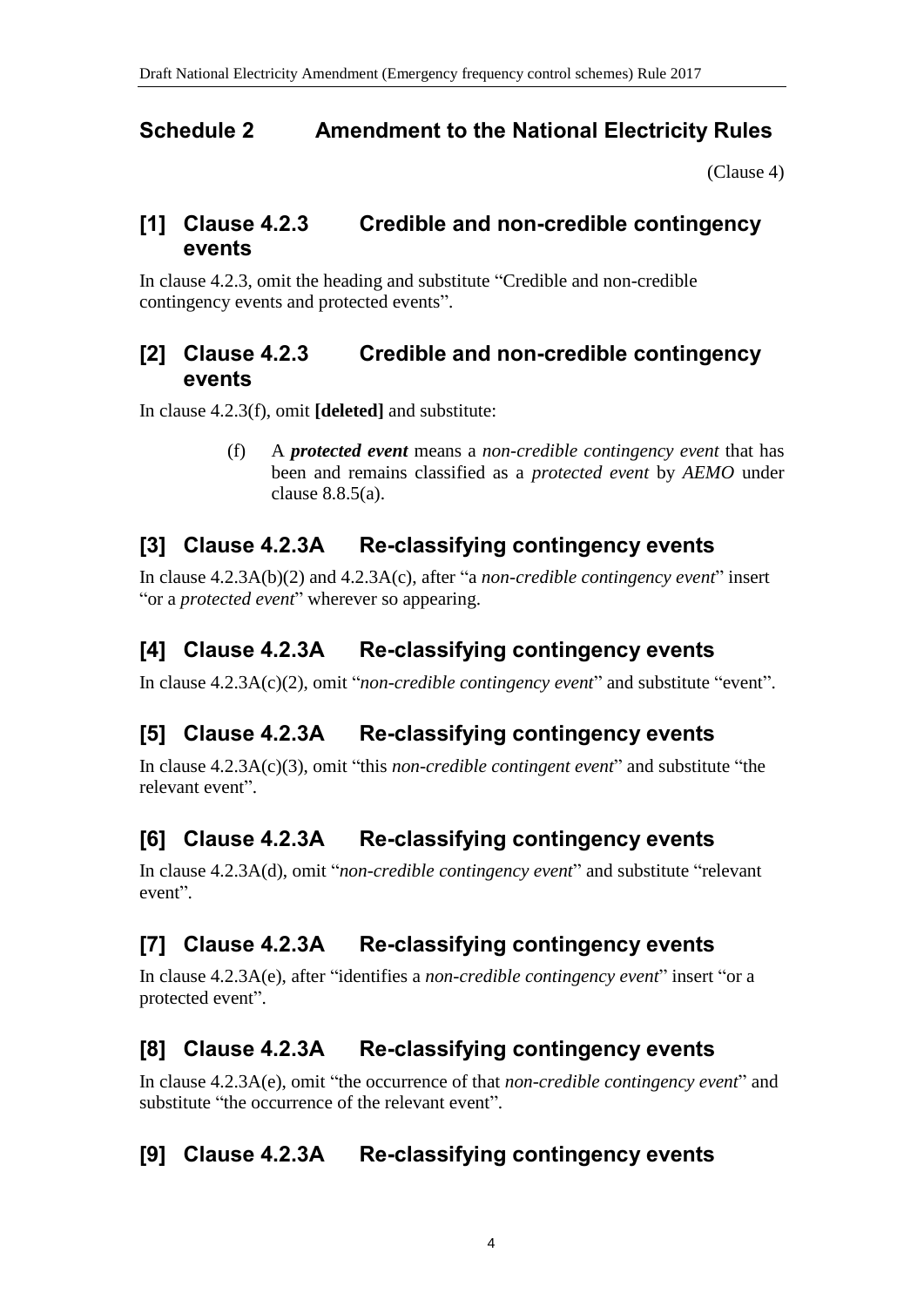In clause 4.2.3A(g), omit "a *non-credible contingency event*" and substitute "the relevant event".

## **[10] Clause 4.2.3A Re-classifying contingency events**

In clause 4.2.3A(h), omit "reclassifying a *non-credible contingency event*" and substitute " reclassifying the relevant event".

# **[11] Clause 4.2.3A Re-classifying contingency events**

In clause 4.2.3A(h), after "be a *non-credible contingency event*" insert "or *protected event* according to its original classification".

### **[12] Clause 4.2.3A Re-classifying contingency events**

In clause 4.2.3A(i), omit "*non-credible contingency events* to be" and substitute "events as".

### **[13] Clause 4.2.3B Criteria for re-classifying contingency events**

After clause 4.2.3B(a), insert:

(aa) Within six months of the commencement of this clause 4.2.3B(aa), *AEMO* must establish criteria that it must use when considering whether the existence of *abnormal conditions* make the occurrence of a *protected event* reasonably possible under clause 4.2.3A(e).

### **[14] Clause 4.2.3B Criteria for re-classifying contingency events**

In clause 4.2.3B(b) and (c), omit "under clause 4.2.3B(a)" and substitute "under this clause 4.2.3B" wherever appearing.

### **[15] Clause 4.2.4 Secure operating state and power system security**

In clause  $4.2.4(a)(1)$ , omit "and".

#### **[16] Clause 4.2.4 Secure operating state and power system security**

In clause 4.2.4(a)(2), after "*credible contingency event*" insert "or *protected event*".

#### **[17] Clause 4.2.4 Secure operating state and power system security**

In clause 4.2.4(a)(2), omit "*power system security standards*." and substitute "*power system security standards*; and".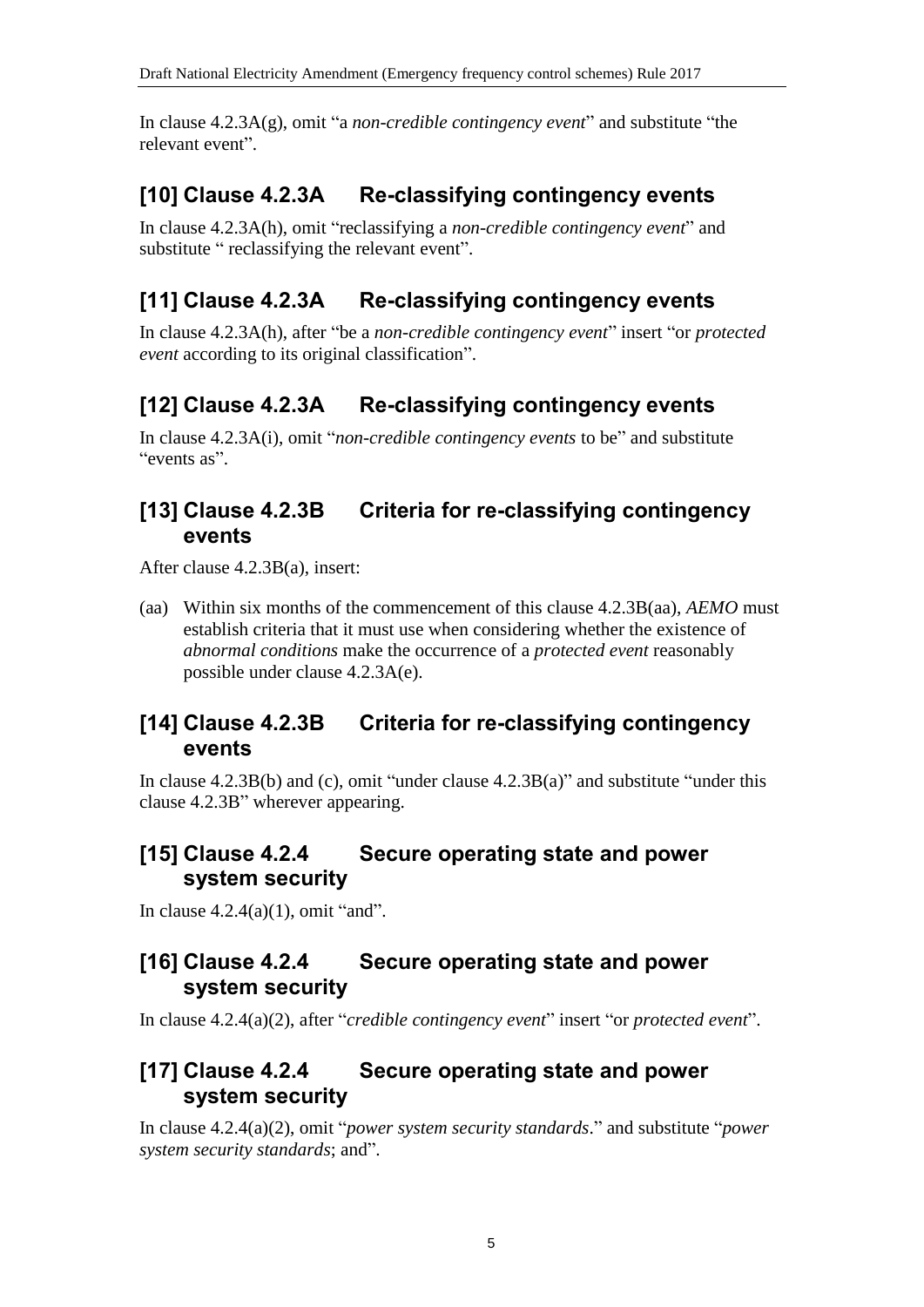### **[18] Clause 4.2.4 Secure operating state and power system security**

After 4.2.4(a)(2), insert:

(3) following the occurrence of any *protected event*, the *power system* will return to the *post-contingency operating state* applicable to that *protected event*.

#### **[19] Clause 4.2.4 Secure operating state and power system security**

In clause 4.2.4(b)(2), after "*credible contingency events*" insert "or *protected events*".

### **[20] Clause 4.2.6 General principles for maintaining power system security**

In clause 4.2.6(b)(1), after "within thirty minutes" insert "or (in the case of a *protected event*) the time determined by the *Reliability Panel* for that *protected event*".

# **[21] Clause 4.2.6 General principles for maintaining power system security**

In clause  $4.2.6(b)(2)$ , after "within at most thirty minutes" insert "or (in the case of a *protected event*) the time determined by the *Reliability Panel* for that *protected event*".

# **[22] Clause 4.2.6 General principles for maintaining power system security**

Omit clause 4.2.6(c) and substitute:

(c) Adequate *emergency frequency control schemes* should be available and in service.

# **[23] Clause 4.3.1 Responsibility of AEMO for power system security**

In clause 4.3.1(k)(2), after "(affecting up to 60% of the total *power system load*)" insert "or any *protected event*".

# **[24] Clause 4.3.1 Responsibility of AEMO for power system security**

After clause 4.3.1(p), insert:

(pa) to propose and have approved *emergency frequency control schemes* for provision by *Network Service Providers* in accordance with specifications determined by *AEMO* and to determine the intended sequence of response by those schemes;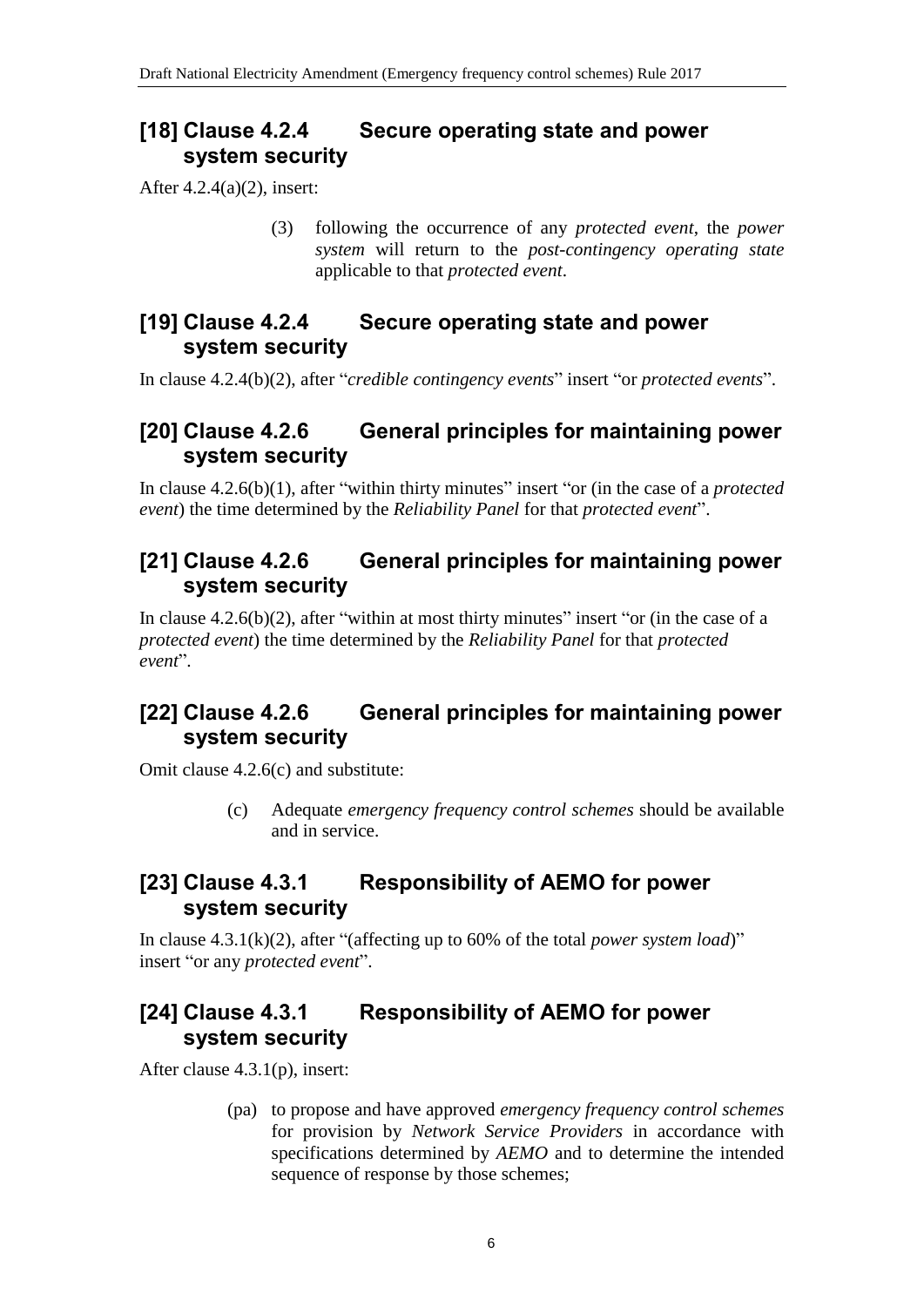# **[25] Clause 4.3.2 System security**

In clause  $4.3.2(f)(1)(i)$ , omit "and".

### **[26] Clause 4.3.2 System security**

After clause 4.3.2(f)(1)(ii), insert:

(iii) the *loads* (if any) for which the approval of the *Jurisdictional System Security Coordinator* must be obtained by *AEMO* under clause 4.3.2(m) in relation to the inclusion of that *load* in *EFCS implementation procedures*; and

### **[27] Clause 4.3.2 System security**

After clause 4.3.2(l), insert:

(m) Notwithstanding any other provision of the *Rules*, *AEMO* must seek the approval of the relevant *Jurisdictional System Security Coordinator* for the order in which a *sensitive load* is included in *EFCS implementation procedures* (which approval must not be unreasonably withheld).

#### **[28] Clause 4.3.4 Network Service Providers**

After clause 4.3.4(b), insert:

(ba) Each *Network Service Provider* must, in accordance with clause S5.1.10a of schedule 5.1 and the applicable *EFCS design specifications* and *EFCS implementation procedures*, procure, commission, maintain, monitor, test, modify and report to *AEMO* in respect of each *emergency frequency control scheme* for which an *EFCS standard* has been determined and which is applicable in respect of the *Network Service Provider*'s *transmission system* or *distribution system*.

#### **Note**

The AEMC proposes to recommend that this clause be classified as a civil penalty provision under the National Electricity (South Australia) Regulations.

#### **Note**

The AEMC proposes to recommend that this clause and clause S5.1.10a be designated system operations functions and powers of TNSPs.

### **[29] Clause 4.3.4Network Service Providers**

After clause 4.3.4(g), insert:

(ga) Each *Network Service Provider* must ensure that emergency controls are installed in accordance with clause S5.1.8 of schedule 5.1.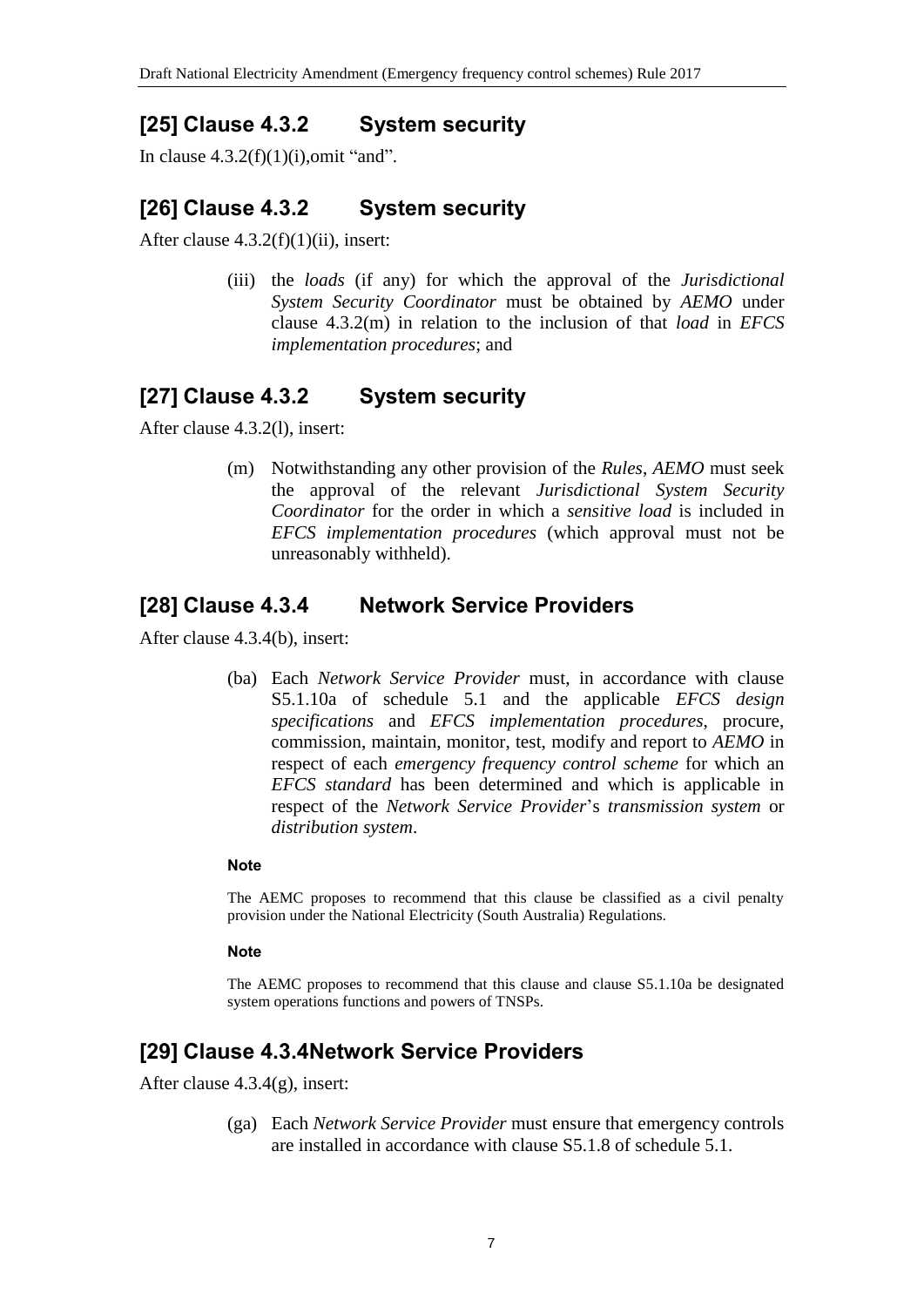#### **[30] Clause 4.4.2 Operational frequency control requirements**

In clause 4.4.2(b), omit "Each" and substitute "each".

#### **[31] Clause 4.4.3 Generator protection requirements**

After clause 4.4.3, insert:

#### **4.4.4 Emergency Frequency Control Schemes**

- (a) *AEMO* must develop, update and maintain the *EFCS design specification* and *EFCS implementation procedures* for each *emergency frequency control scheme* for which an *EFCS standard* has been determined.
- (b) *EFCS design specifications* and *EFCS implementation procedures* must be developed, updated and maintained so as to ensure the availability and operation of the *emergency frequency control scheme* in accordance with the applicable *EFCS standard*.
- (c) In performing its obligations under paragraph (a), *AEMO* must consult with affected *Network Service Providers* and:
	- (1) the relevant *Jurisdictional System Security Coordinators*, in the case of the *EFCS implementation procedures* for an *under frequency scheme*; and
	- (2) affected *Generators*, in the case of the *EFCS implementation procedures* for an *over frequency scheme*.
- (d) The *EFCS design specification* for an *emergency frequency control scheme* must contain:
	- (1) the functional specification for the scheme describing in reasonable detail the required operational performance of the scheme consistent with the *target capabilities*;
	- (2) commissioning arrangements;
	- (3) the requirements for ongoing monitoring and testing of the scheme once it is in operation; and
	- (4) the requirements for reporting to *AEMO* in relation to the scheme.
- (e) The *EFCS implementation procedures* for an *under frequency scheme* must set out the manner in which *loads* are to be shed and restored. *AEMO* must determine the manner in which *loads* are to be shed and restored having regard to the schedules of *sensitive loads*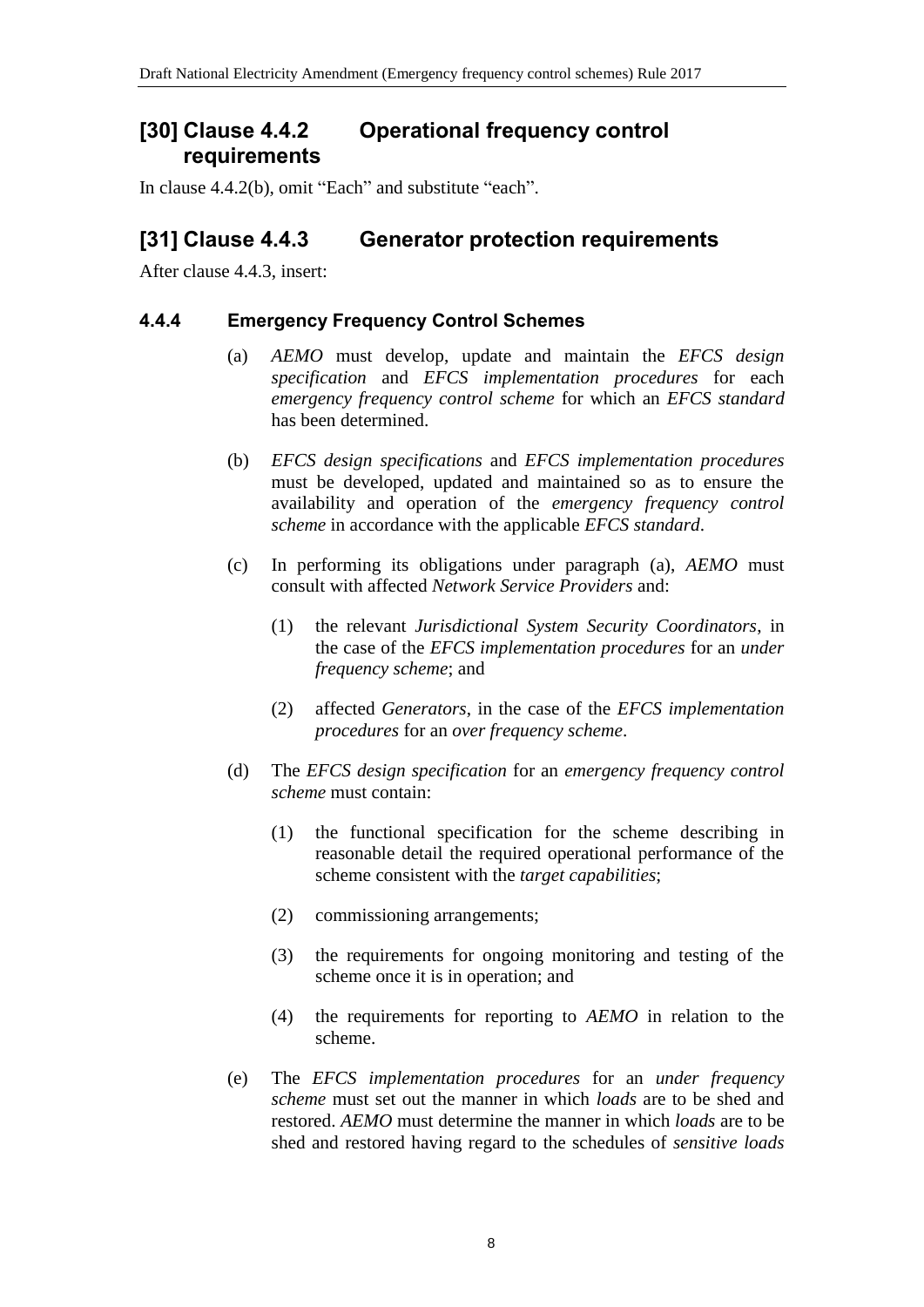provided by *Jurisdictional System Security Coordinators* under clause  $4.3.2(f)(1)$  and must obtain approval under clause  $4.3.2(m)$ .

- (f) The *EFCS implementation procedures* for an *over frequency scheme* must set out the manner in which *generating units* will be interrupted or have output reduced and the *frequency* at which this will occur in relation to each *generating unit*. *AEMO* must determine the above in a manner that *AEMO* determines is best calculated to be consistent with the *power system security* principles in clause 4.2.6 and to that end may determine a sequence and settings that will:
	- (1) first, restore the *power system* to a *secure operating state*; and
	- (2) then, restore the *power system* to a *reliable operating state*.
- (g) *AEMO* must *publish* the *EFCS design specification* for each *emergency frequency control scheme*. Subject to paragraph (h), the *EFCS implementation procedures* are *confidential information*.
- (h) *AEMO* must provide the *Jurisdictional System Security Coordinator* for a *participating jurisdiction* with a copy of the *EFCS implementation procedures* for the *under frequency scheme* affecting each *region* in that *participating jurisdiction*, as amended from time to time.
- (i) A *Network Service Provider* must only apply, or allow the application of, settings for an *emergency frequency control scheme* if the settings are consistent with the applicable *EFCS implementation procedures* and *EFCS design specification*.

#### **Note**

The AEMC proposes to recommend that this clause 4.4.4(i) be classified as a civil penalty provision under the National Electricity (South Australia) Regulations.

(j) Each year, *AEMO* must prepare, in consultation with *Network Service Providers*, and *publish*, a report on the operation and efficacy of the *emergency frequency control schemes* established under the *Rules*.

#### **[32] Clause 4.5.1 Power system voltage control**

In clause 4.5.1(b), after '*credible contingency event*' insert 'or *protected event*'.

### **[33] Clause 4.6.1 Power system fault levels**

In clause 4.6.1(b), after '*credible contingency events*' insert 'and *protected events*'.

### **[34] Clause 4.8.5A Determination of the latest time for AEMO intervention**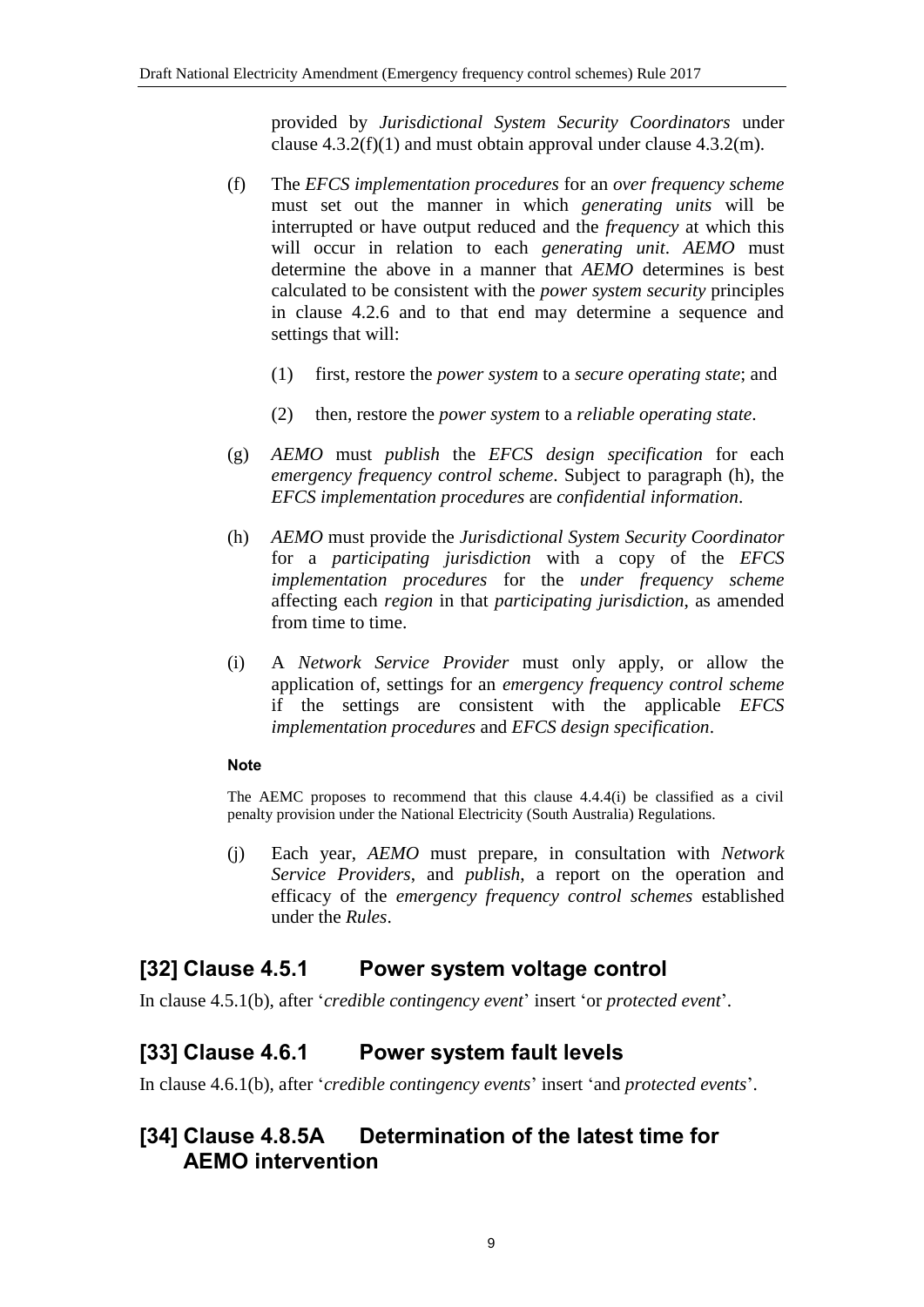In clause 4.8.5A(a), (c), (g), omit "a *AEMO intervention event*" and substitute "an *AEMO intervention event*".

## **[35] Clause 4.8.5B Notifications of last time of AEMO intervention**

In clause 4.8.5B(1)(ii) and (2), omit "a *AEMO intervention event*" and substitute "an *AEMO intervention event*".

# **[36] Clause 4.8.15 Review of operating incidents**

In clause 4.8.15(a)(1)(ii), omit "*non-credible contingency event* or" and substitute "*non-credible contingency event*, *protected event* or".

# **[37] Clause 4.8.15 Review of operating incidents**

In clause 4.8.15(ca), omit "*non-credible contingency event*" and substitute "*non-credible contingency event* or *protected event*" wherever so appearing.

# **[38] Clause 4.10.1 Power system operating procedures**

In clause 4.10.1(a)(3), after 'those relating to *sensitive loads*" insert "and *emergency frequency control schemes*".

# **[39] Clause 4.14 Acceptance of Performance Standards**

In clause 4.14(q), omit "a *AEMO advisory matter*" and substitute "an *AEMO advisory matter*".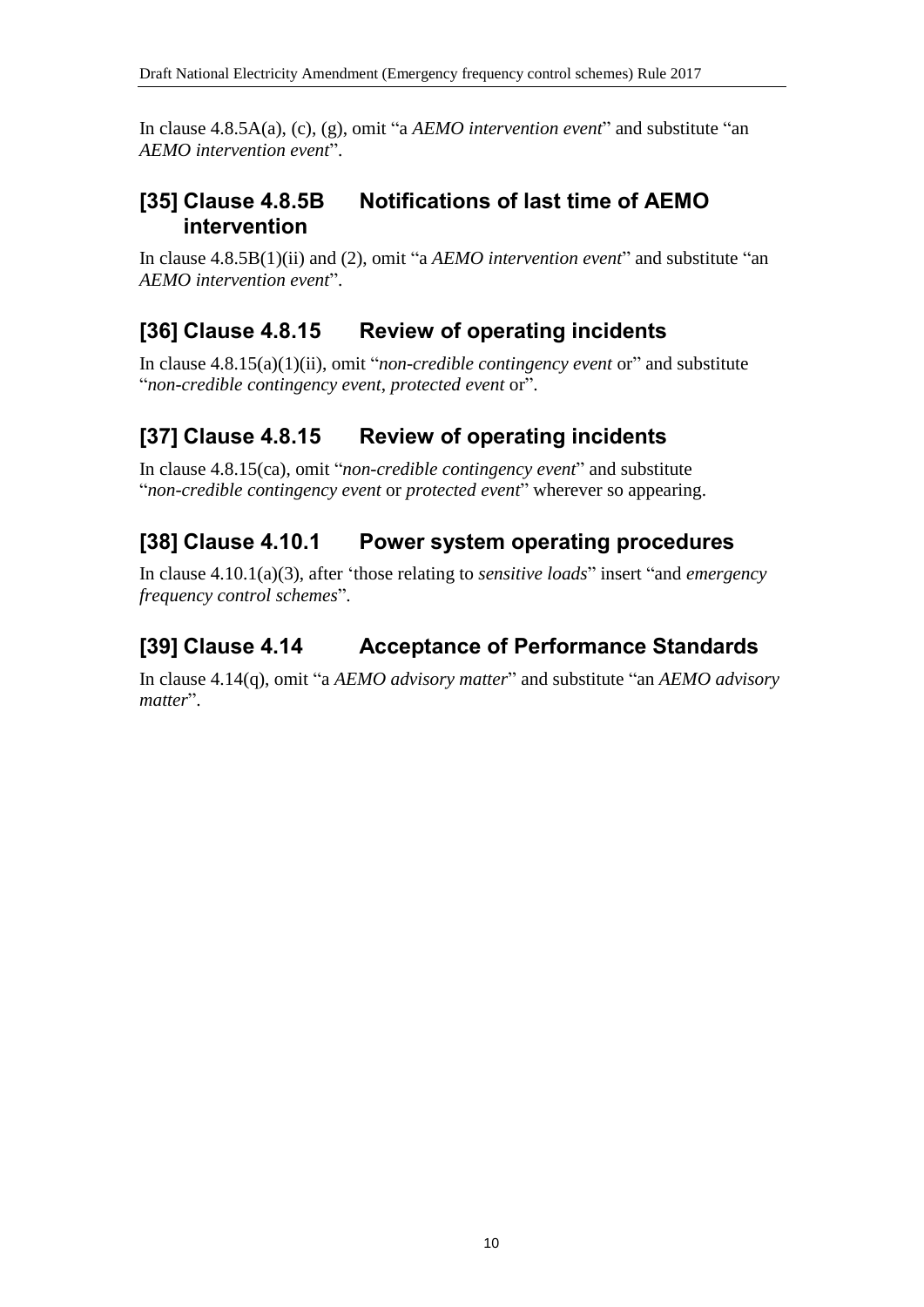#### <span id="page-10-0"></span>**Schedule 3 Amendment to the National Electricity Rules**

[\(Clause 5\)](#page-1-2)

## **[1] Clause 5.9.3 Involuntary disconnection**

After clause 5.9.3(c), insert:

(d) A *Registered Participant's facilities* or *market loads* may be *disconnected* from a *network* by automatic operation of an *emergency frequency control scheme*.

# **[2] Clause 5.9.6 Obligation to reconnect**

After clause 5.9.6(a)(3), insert:

(4) *AEMO* is reasonably satisfied that there no longer exists the *power system* conditions due to which the *Registered Participant's facilities* or *loads* were *disconnected* by operation of an *emergency frequency control scheme*.

# **[3] Clause S5.1a.3 of Schedule 5.1a System Stability**

In subclause S5.1a.3(a) of Schedule 5.1a, insert "or *protected event*" after "*credible contingency event*".

# **[4] Clause S5.1a.3 of Schedule 5.1a System Stability**

In subclause S5.1a.3(c) of Schedule 5.1a, insert "or any *protected event*" after "*credible contingency event*".

### **[5] Clause S5.1a.4 of Schedule 5.1a Power frequency voltage**

In the second paragraph of clause S5.1a.4 of Schedule 5.1a, insert "or *protected event*" after "*credible contingency event*".

# **[6] Clause S5.1a.7 of Schedule 5.1a Voltage unbalance**

In the second paragraph of clause S5.1a.7 of Schedule 5.1a, insert "or *protected event*" after "*credible contingency event*".

# **[7] Clause S5.1a.7 of Schedule 5.1a Voltage unbalance**

In Column 3 of Table S5.1a.1 in clause S5.1a.7 of Schedule 5.1a, insert "or protected event" after "credible contingency event".

# **[8] Clause S5.1.3 of Schedule 5.1 Frequency variations**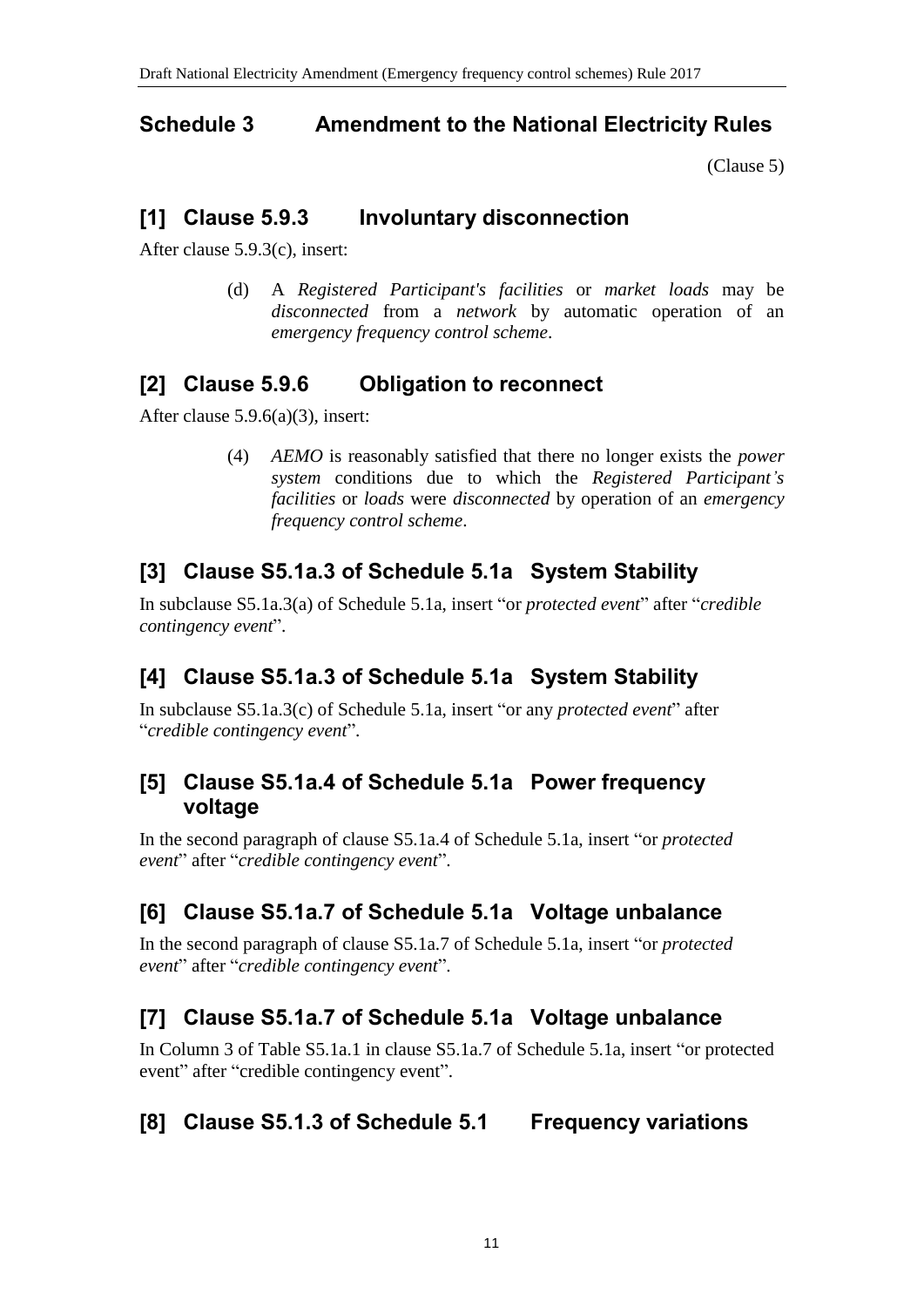At the end of the first paragraph of clause S5.1.3 of Schedule 5.1, insert "or is required to be switched or *disconnected* for operation of an *emergency frequency control scheme*" after "purposes".

# **[9] Clause S5.1.4 of Schedule 5.1 Magnitude of power frequency voltage**

In subclause S5.1.4(b)(1) of Schedule 5.1, insert "or a *protected event*" after "*credible contingency event*".

### **[10] Clause S5.1.4 of Schedule 5.1 Magnitude of power frequency voltage**

In the second to last paragraph of S5.1.4 of Schedule 5.1, insert "or *protected event*" after "*credible contingency event*".

# **[11] Clause S5.1.8 of Schedule 5.1 Stability**

In the third paragraph of S5.1.8 of Schedule 5.1, insert "or any *protected event*" after "*credible contingency event*".

# **[12] Clause S5.1.8 of Schedule 5.1 Stability**

In the fifth paragraph of S5.1.8 of Schedule 5.1, insert "or any *protected event*" after "*credible contingency event*".

# **[13] Clause S5.1.8 of Schedule 5.1 Stability**

Omit the sixth paragraph of S5.1.8 of Schedule 5.1, and substitute:

In planning a *network* a *Network Service Provider* must consider *protected events* and *non-credible contingency events* as appropriate such as *busbar* faults which result in tripping of several circuits, uncleared faults, double circuit faults and multiple contingencies which could potentially endanger the stability of the *power system*. In those cases where the consequences to any *network* or to any *Registered Participant* of such events are likely to be severe disruption (and disregarding any actual or possible *emergency frequency control scheme* that might otherwise mitigate the risk of that disruption) a *Network Service Provider* and/or a *Registered Participant* must in consultation with *AEMO* install emergency controls within the *Network Service Provider's* or *Registered Participant's* system or in both, as necessary, to minimise disruption to any *transmission network* or *distribution network* and to significantly reduce the probability of cascading failure.

A *Network Service Provider* must each year report to *AEMO* about emergency controls under this clause S5.1.8, including the *Network Service Provider's* assessment of the need for new or altered emergency controls. The report may be included in the *Network Service Provider's* report to *AEMO* under an *EFCS design specification*.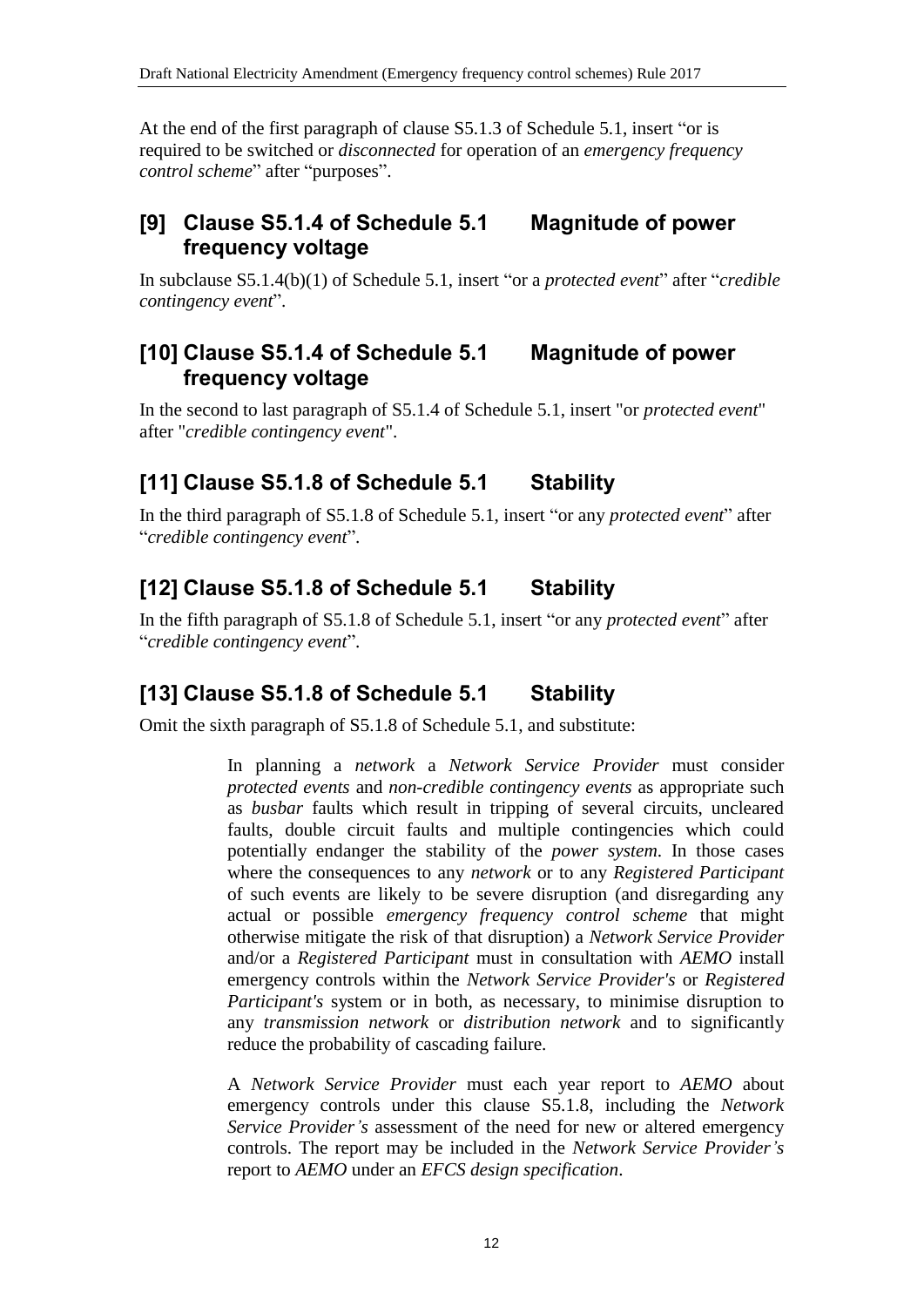### **[14] Clause S5.1.10 of Schedule 5.1 Load and network control facilities**

Omit the heading and substitute:

#### **S5.1.10 Load, generation and network control facilities**

### **[15] Clause S5.1.10.1 of Schedule 5.1 General**

Omit clause S5.1.10.1 of Schedule 1, and substitute:

#### **S5.1.10.1 General**

Each *Network Service Provider* in consultation with *AEMO* must ensure that:

- (a) sufficient *load* is under the control of underfrequency relays or other *facilities* where required to ensure that in the event of the sudden, unplanned simultaneous occurrence of multiple *contingency events*, the *power system frequency* does not move outside the *extreme frequency excursion tolerance limits*;
- (b) where determined to be necessary, sufficient *load* is under the control of undervoltage relays to minimize or reduce the risk of voltage collapse on the occurrence of multiple *contingency events*; and
- (c) there is sufficient *load* under manual or automatic control either locally or from remotely located *control centres* to allow the *load shedding procedures* to be implemented on instruction from *AEMO* to enable *AEMO* to maintain *power system security*.

A *Network Service Provider* may require *load shedding* arrangements to be installed to cater for abnormal operating conditions including abnormal operating conditions in which *emergency frequency control schemes* are intended to operate.

*Transmission Network Service Providers* and *connected Distribution Network Service Providers* must cooperate to agree arrangements to implement *load shedding*. The arrangements may include the opening of circuits in either a *transmission* or *distribution network*.

The *Transmission Network Service Provider* must specify, in the *connection agreement*, control and monitoring requirements to be provided by a *Distribution Network Service Provider* for *load shedding facilities* including *emergency frequency control schemes*.

### **[16] Clause S5.1.10.1a of Schedule 5.1 Emergency frequency control schemes**

After S5.1.10.1, insert: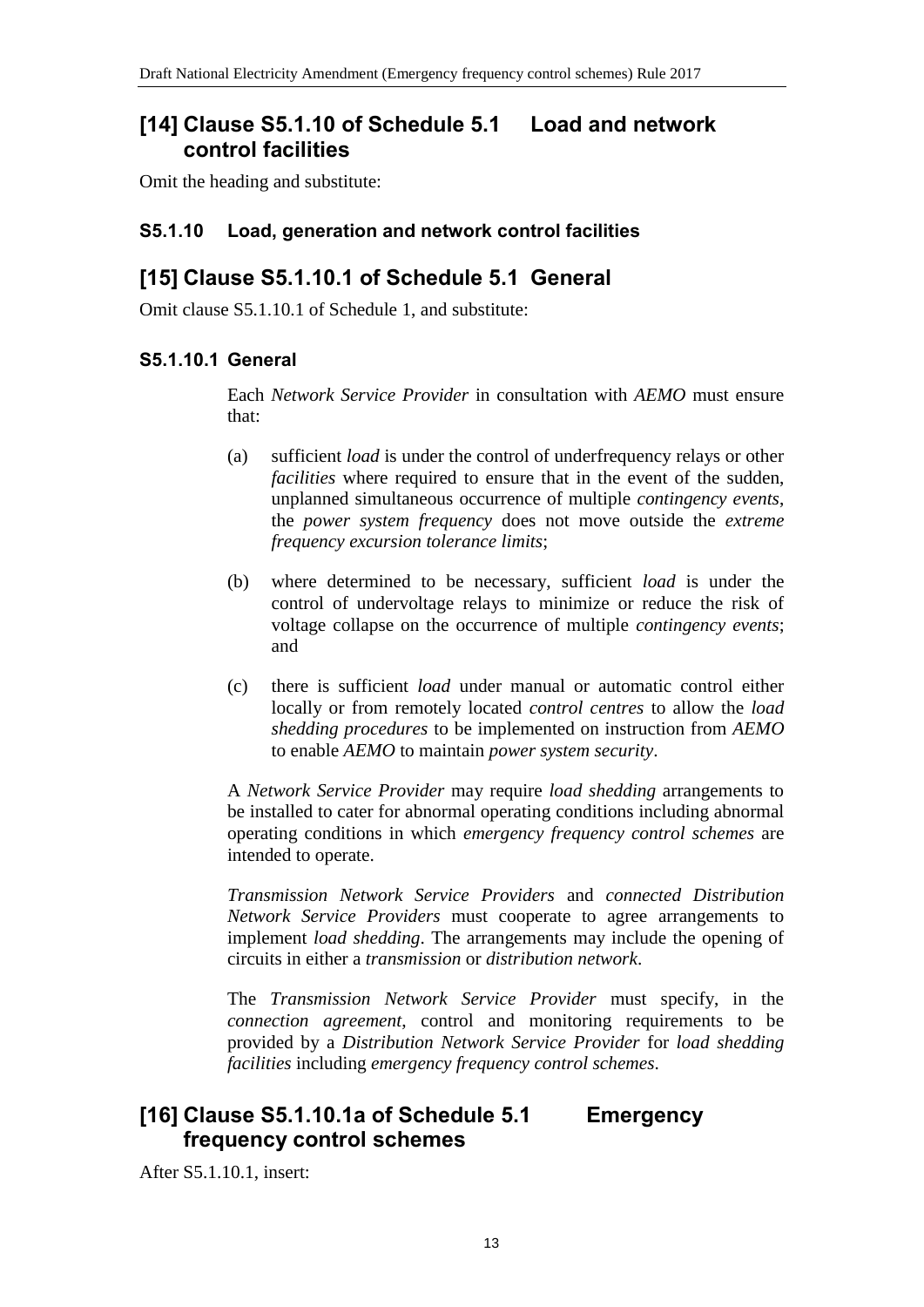#### **S5.1.10.1a Emergency frequency control schemes**

- (a) A *Network Service Provider* must provide to *AEMO* all information and assistance reasonably requested by *AEMO* for the development and review of proposals for *emergency frequency control schemes* and for the development and review of proposed *EFCS standards*, *EFCS design specifications* and *EFCS implementation procedures*.
- (b) Subject to paragraph (c), for an *emergency frequency control scheme*, a *Network Service Provider* may install new *facilities* or may, subject to the *Rules*, modify existing *facilities* or change settings on existing *facilities*.
- (c) For an *over frequency scheme*:
	- (1) a *Network Service Provider* must identify which elements of the scheme (if any) can be implemented by *facilities* provided by a *Generator* for the *Generator's generating unit* or by modification to the *facilities* of the *Generator* or by changes to the settings of *protection systems* or *control systems* for the *Generator's generating units*.
	- (2) where those opportunities are identified, the *Network Service Provider* must notify the *Generator* concerned of the proposed modifications and must request the *Generator* to negotiate with the *Network Service Provider* to reach agreement on the modifications to be made and the other arrangements required by the *Network Service Provider* to comply with its obligations with respect to the scheme (including commissioning, testing, monitoring and future modification).
	- (3) if the *Generator* accepts the request, the *Generator* and the *Network Service Provider* must each negotiate in good faith with respect to the matters referred to above.
	- (4) if the *Generator* declines the request, or if the *Generator* agrees to the request but good faith negotiations do not result in agreement being reached in a reasonable time (having regard to the implementation timetable for the scheme), then the *Network Service Provider* may make other arrangements to implement the relevant elements of the scheme.
- (d) Nothing in paragraph (c) is intended to prevent the exercise of rights under a *connection agreement*.
- (e) Nothing in paragraph (c) is intended to constitute or require an *application to connect* for the purposes of rule 5.3 or rule 5.3A. If clause 5.3.9 applies in respect of alterations for an *over frequency scheme* the subject of negotiations under paragraph (c), the *Network Service Provider* cannot charge a fee under clause 5.3.9(e) for assessment of a submission in respect of those alterations.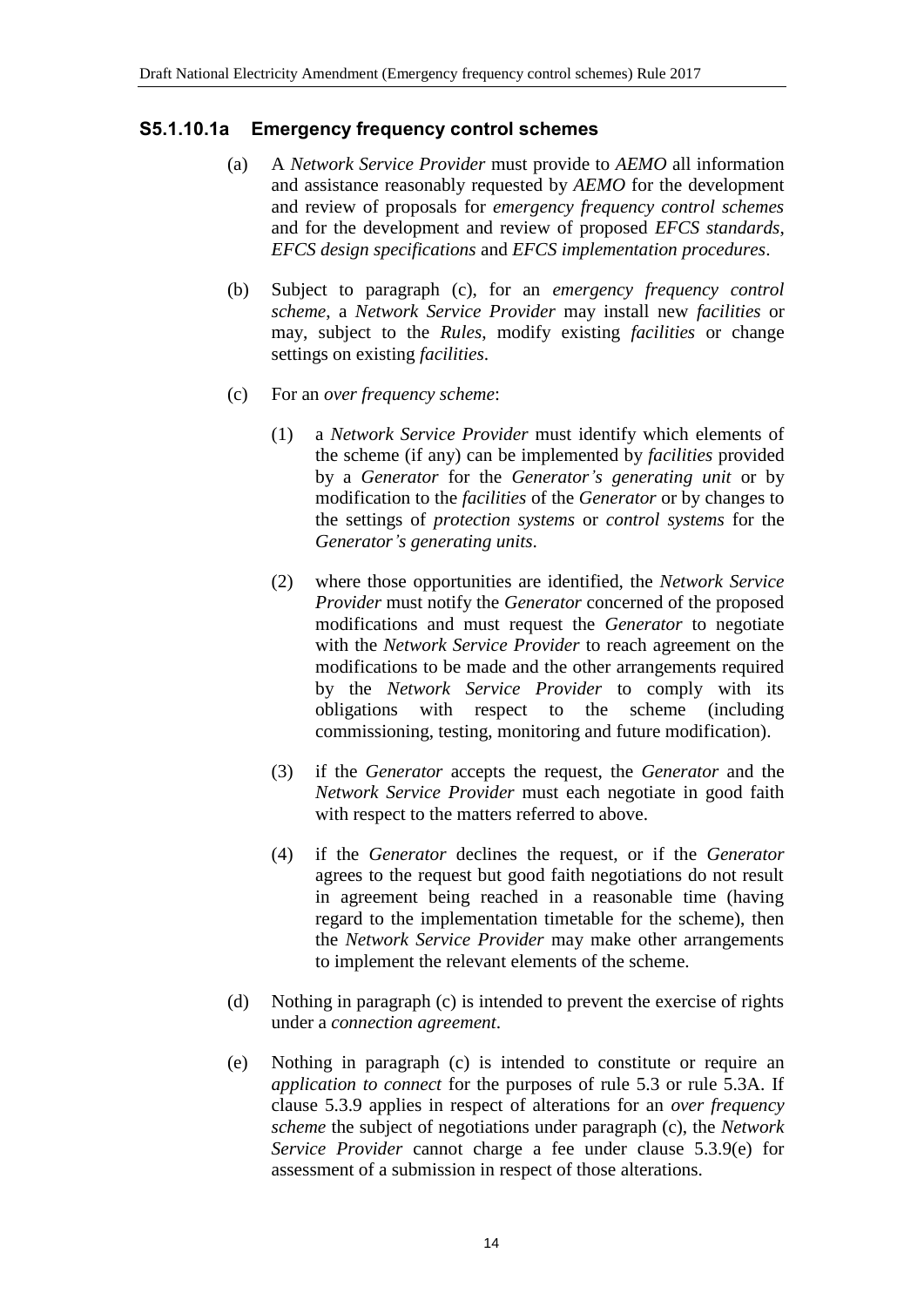#### **[17] Clause S5.1.10.2 of Schedule 5.1 Distribution Network Service Providers**

In subclause S5.1.10.2(b) of Schedule 5.1, insert "and *emergency frequency control schemes*," after "*facilities*".

#### **[18] Clause S5.1.10.3 of Schedule 5.1 Transmission Network Service Providers**

In subclause S5.1.10.3(a) of Schedule 5.1, insert "and *emergency frequency control schemes*" after "*facilities*".

# **[19] Clause S5.2.2 of Schedule 5.2 Application of Settings**

In the second paragraph of clause S5.2.2 of Schedule 5.2, insert "then (except in the case of settings to be applied or changed by the *Generator* in connection with an *emergency frequency control scheme*)" after "setting".

## **[20] Clause S5.2.5.8 of Schedule 5.2 Protection of generating systems from power system disturbances**

Omit subclause S5.2.5.8(e)(3) of Schedule 5.2, and substitute:

(3) where the *generating system* is automatically *disconnected* under paragraph (a), clause S5.2.5.9 or by an *emergency frequency control scheme*;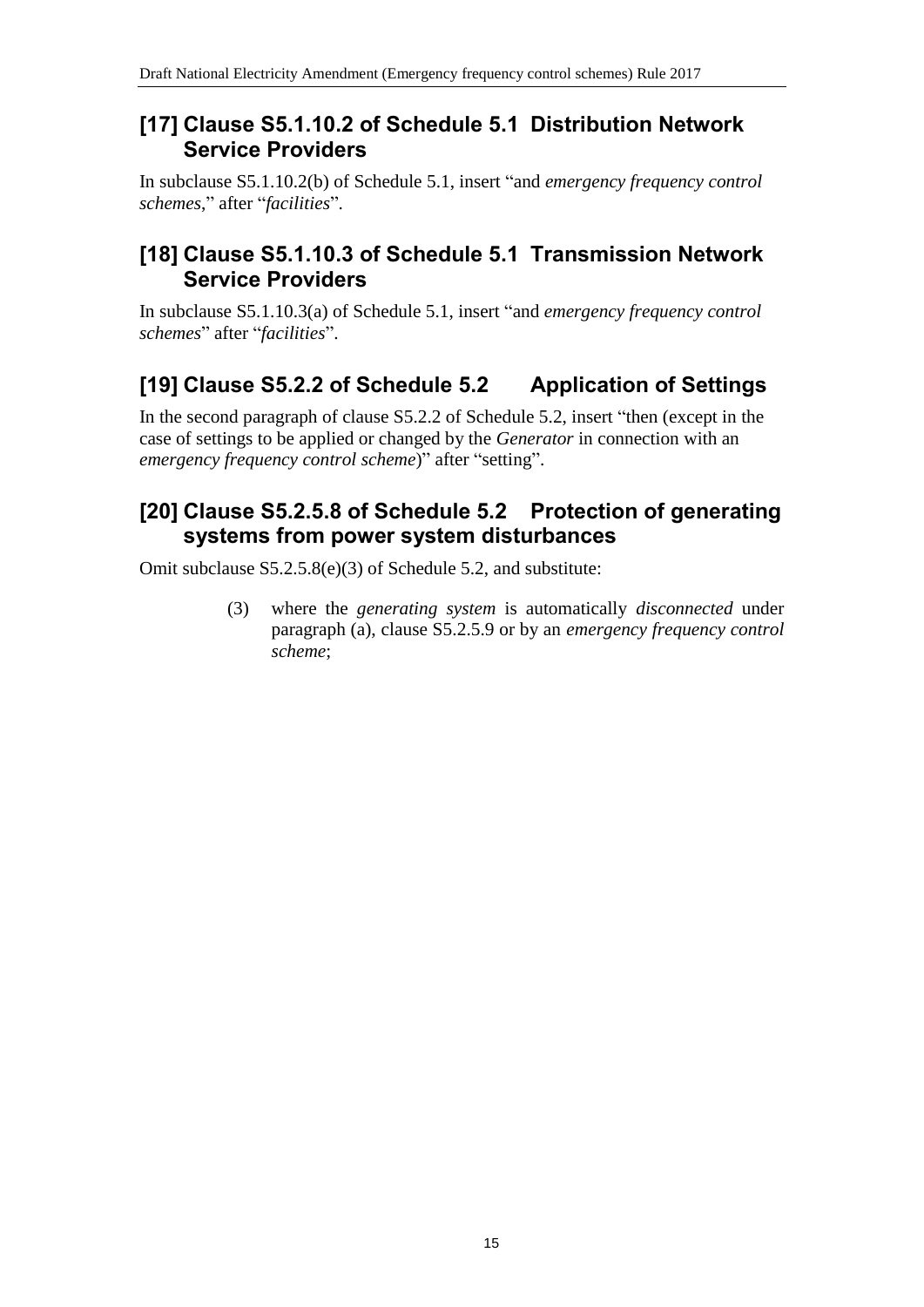## <span id="page-15-0"></span>**Schedule 4 Amendment to the National Electricity Rules**

[\(Clause 6\)](#page-1-3)

## **[1] Clause 8.8.1 Purpose of Reliability Panel**

After clause 8.8.1(a)(2b), insert:

- (2c) on the advice of *AEMO*, determine *EFCS standards*;
- (2d) on the advice of *AEMO*, determine the *post-contingency operating state* for events to be classified as *protected events*;

# **[2] Clause 8.8.1 Purpose of Reliability Panel**

In clause 8.8.1(a)(5), insert "(2c), (2d)" after "(2)".

# **[3] Clause 8.8.1 Purpose of Reliability Panel**

Omit clause  $8.8.1(c)(1)$  and substitute:

- (1) must be developed, and may only be amended, in accordance with:
	- (i) the consultation process set out in clause 8.8.3; or
	- (iii) the process in clause 8.8.5, to the extent the *Reliability Panel* is developing specific principles and guidelines to apply in respect of a *protected event*;

### **[4] Clause 8.8.1 Purpose of Reliability Panel**

After clause 8.8.1(c), insert:

- (d) *EFCS standards* must be proposed, and may only be determined, in accordance with clause 8.8.4.
- (e) The *post-contingency operating state* for an event to be classified as a *protected event* must be proposed, and may only be determined, in accordance with clause 8.8.5.

### **[5] Clause 8.8.3 Reliability Panel review process**

In clause 8.8.3(aa), omit "system restart standard" and substitute "*system restart standard*".

# **[6] Clause 8.8.3 Reliability Panel review process**

In clause 8.8.3(b), omit "and the guidelines referred to in clause  $8.8.1(a)(9)$ " and substitute "the guidelines referred to in clause 8.8.1(a)(9) and *EFCS standards*".

# **[7] New Clause 8.8.4 Determination of EFCS standards**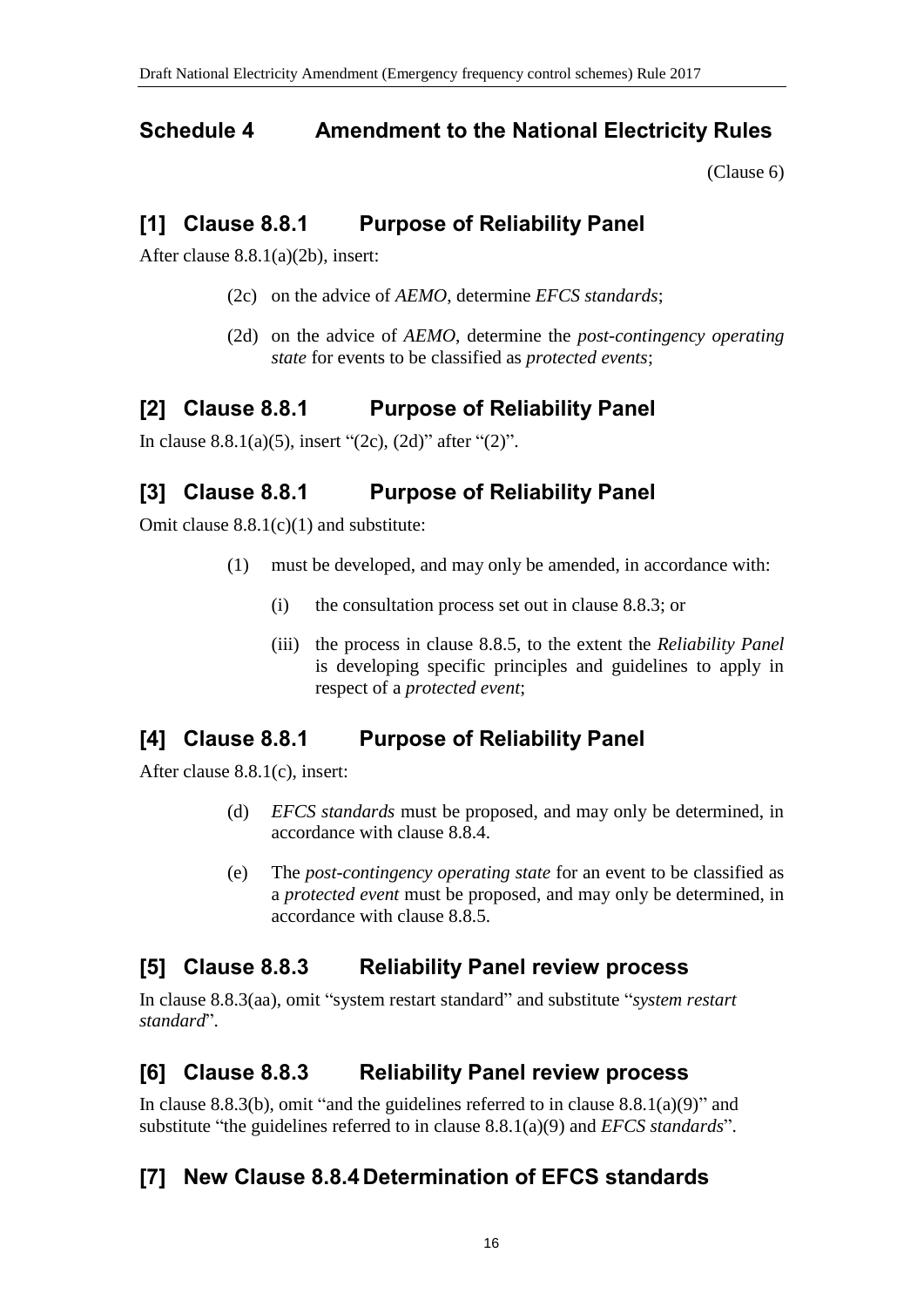After clause 8.8.3, insert:

#### **8.8.4 Determination of EFCS standards**

- (a) *AEMO* may develop and submit to the *Reliability Panel* proposals for *emergency frequency control schemes*. In developing a scheme under this paragraph, *AEMO* must consult with *Network Service Providers* likely to be directly affected by the scheme.
- (b) Each proposal under paragraph (a) must specify the areas of the *power system* to which the *emergency frequency control scheme* will apply and whether it is an *over frequency scheme*, *under frequency scheme*, or both. The proposal must include:
	- (1) a general description of the proposed scheme including its functionality, the new, existing or modified *facilities* likely to comprise the scheme and the *Network Service Providers* and *Generators* likely to be affected directly by the scheme;
	- (2) the proposed *target capabilities* for the scheme (or sets of proposed *target capabilities*) and the corresponding expected *power system security* outcomes;
	- (3) *AEMO's* estimate of the costs to procure and commission the scheme and maintain its availability and performance, including upfront costs and ongoing maintenance costs; and
	- (4) other information *AEMO* considers reasonably necessary to assist the *Reliability Panel* to consider the proposal.
- (c) The *Reliability Panel* must comply with the *Rules consultation procedures* in relation to its determination of the *EFCS Standard* for each proposal under paragraph (a). The final report of the *Reliability Panel* must include:
	- (1) the rationale for the approved *target capabilities* applicable to the scheme, which may include a consideration of the expected *power system security outcomes*;
	- (2) the estimated costs to procure, commission and maintain the availability and performance of the scheme; and
	- (3) where applicable, any other *target capabilities* considered and the corresponding expected *power system security* outcomes and costs.
- (d) The *Reliability Panel* must only determine an *EFCS standard* where it is satisfied that the availability and operation of the proposed e*mergency frequency control scheme* in accordance with the *EFCS standard* meets the *EFCS Objective*.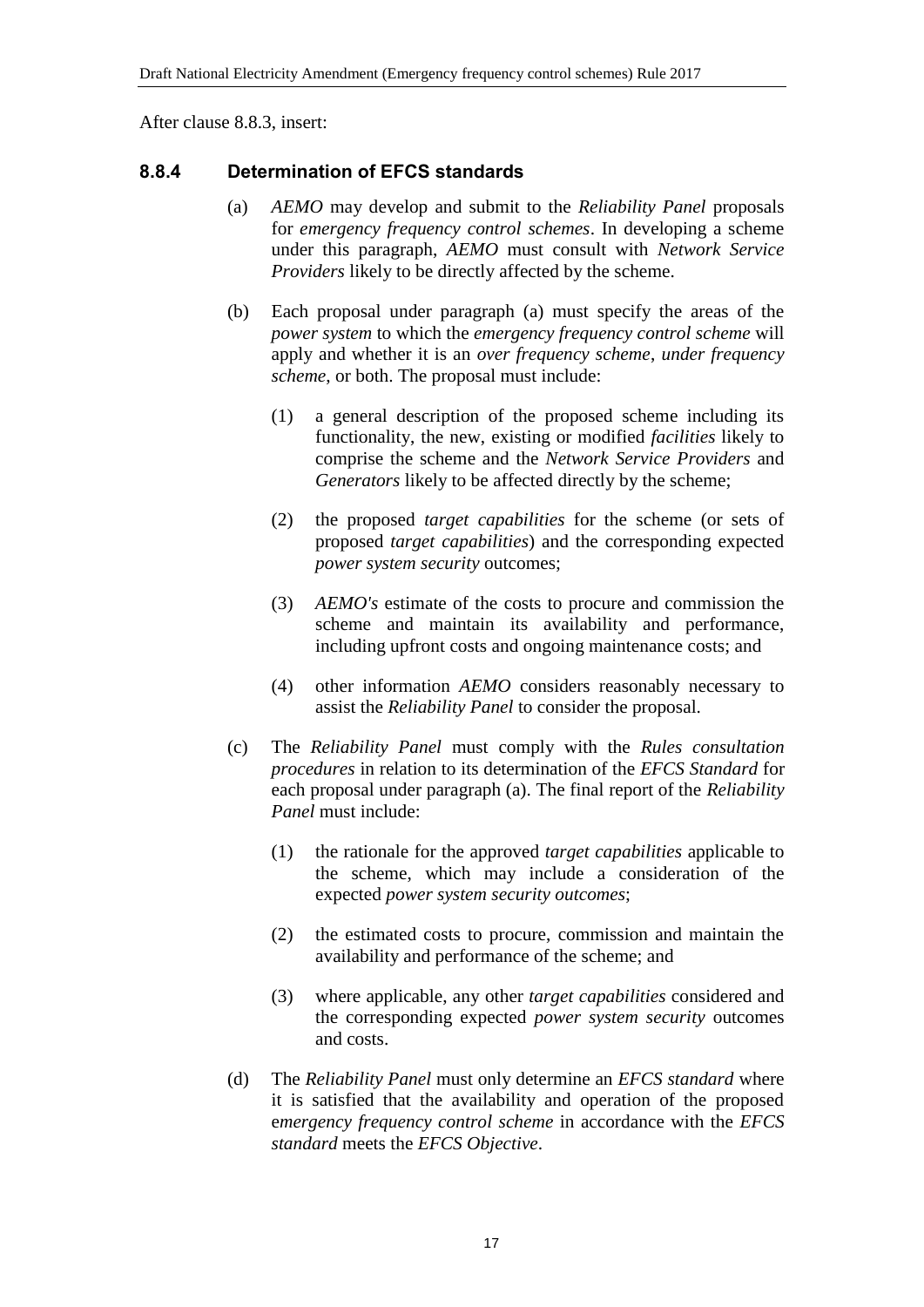- (e) The *Reliability Panel* must *publish* each approved *EFCS standard*. The approved *EFCS standard* must specify, for the *emergency frequency control scheme* to which it applies:
	- (1) a general description of the proposed scheme including how it is proposed to operate and the new, existing or modified *facilities* likely to comprise the scheme; and
	- (2) the *target capabilities* applicable to the scheme.

# **[8] New Clause 8.8.5 Classification of Protected Events**

After clause 8.8.4, insert:

#### **8.8.5 Classification of Protected Events**

- (a) *AEMO* may classify a *non-credible contingency event* as a *protected event* where *AEMO* considers that:
	- (1) the *non-credible contingency event*, while not reasonably possible in the surrounding circumstances, is reasonably plausible; and

#### **Note**

A *contingency event* that *AEMO* considers to be reasonably possible in the surrounding circumstances is classified as a *credible contingency event* under clause 4.2.3(b).

- (2) if the *non-credible contingency event* were to occur, a *cascading outage* resulting in or from a *major supply disruption* is at least reasonably likely; and
- (3) taking into account the matters referred to in subparagraphs (1) and (2), the event should be classified as a *protected event*.
- (b) *AEMO* may request the *Reliability Panel* to determine the *post-contingency operating state* for a *non-credible contingency event* that *AEMO* considers should be classified as a *protected event*.
- (c) The *Reliability Panel* may only determine, or cancel the determination of, a *post-contingency operating state* at the request of *AEMO*.
- (d) A request under paragraph (b) must include:
	- (1) information explaining the nature of the *non-credible contingency event* and the consequences for the *power system* if the event were to occur;
	- (2) a range of proposed *post-contingency operating states* for that *non-credible contingency event*;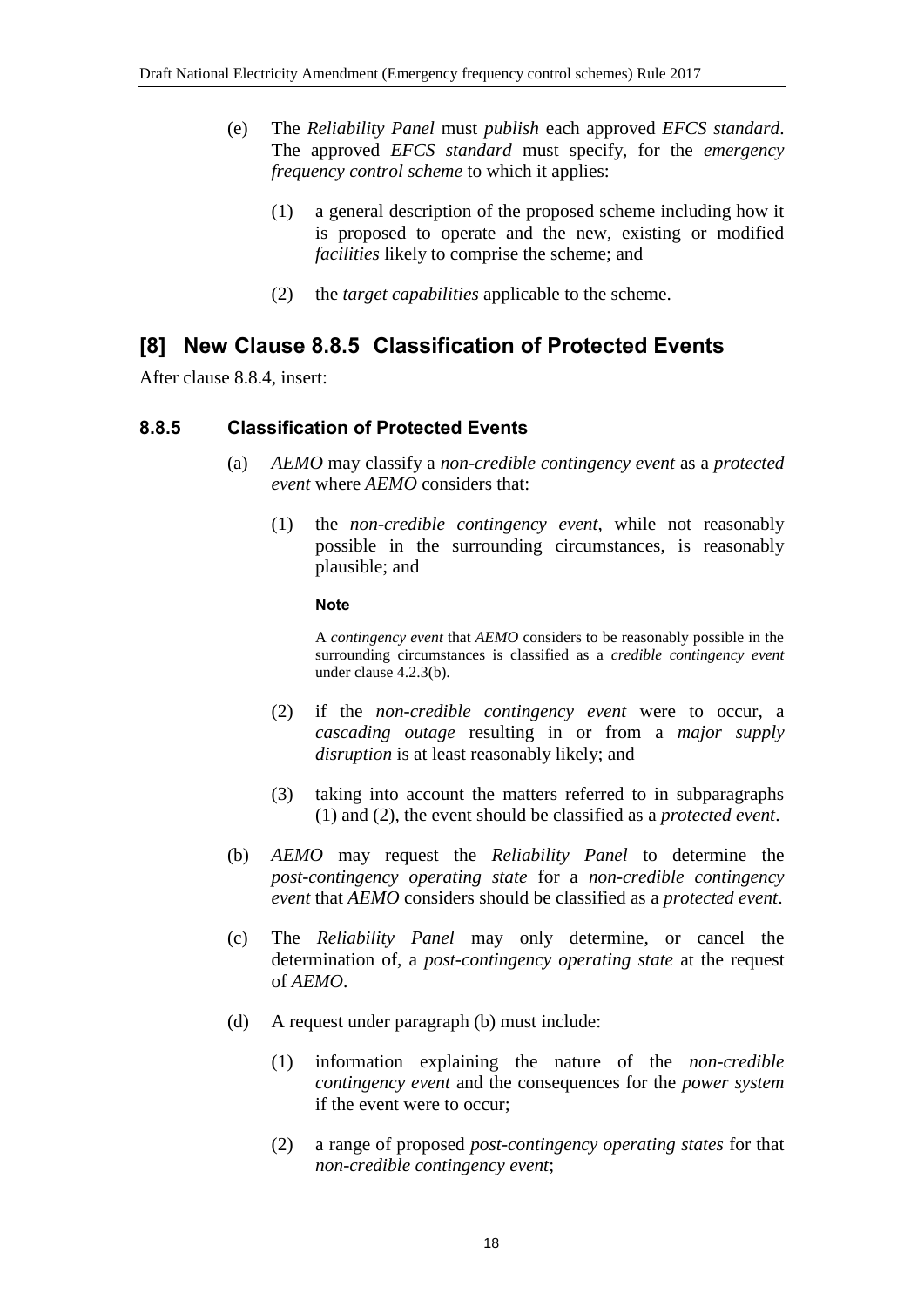- (3) *AEMO*'s estimate of the cost of achieving each proposed *post-contingency operating state* including a description of the mechanisms that may be used to achieve the *post-contingency operating state*;
- (4) *AEMO*'s proposals for the other matters that may be determined by the *Reliability Panel* under paragraph (f); and
- (5) other information *AEMO* considers reasonably necessary to assist the *Reliability Panel* to consider the request.
- (e) In making its determination, the *Reliability Panel* must consider the information provided by *AEMO* and may request further information or obtain such technical advice or assistance from time to time as it thinks appropriate including, without limitation, information, advice or assistance from *AEMO* and any *Registered Participant*.
- (f) The *Reliability Panel* must comply with the *Rules consultation procedures* in relation to its determination of a *post-contingency operating state* in relation to each request from *AEMO* under paragraph (b).
- (g) The *Reliability Panel* may determine a *post-contingency operating state* for the *non-credible contingency event* that is different to any proposed in the request from *AEMO*. When it makes its determination, the *Reliability Panel* may at the same time determine any other matters that the *Reliability Panel* considers necessary or appropriate in relation to *AEMO's* operation of the *power system* for that *protected event* which may include:
	- (1) the time to return the *power system* to a *secure operating state* for the purposes of clause 4.2.6(b);
	- (2) any principles and guidelines to apply in respect of the *protected event* for the purposes of clause 4.2.6(b) in addition to or in place of the principles and guidelines published under clause  $8.8.1(a)(2a)$ ; and
	- (3) maximum levels of *load shedding* or *generation shedding* following the *protected event*.
- (h) *AEMO* may request the *Reliability Panel* to cancel the determination of a *post-contingency operating state* for a *non-credible contingency event* if *AEMO* considers that the event should no longer be classified as a *protected event*. The *Reliability Panel* must cancel the determination at *AEMO's* request.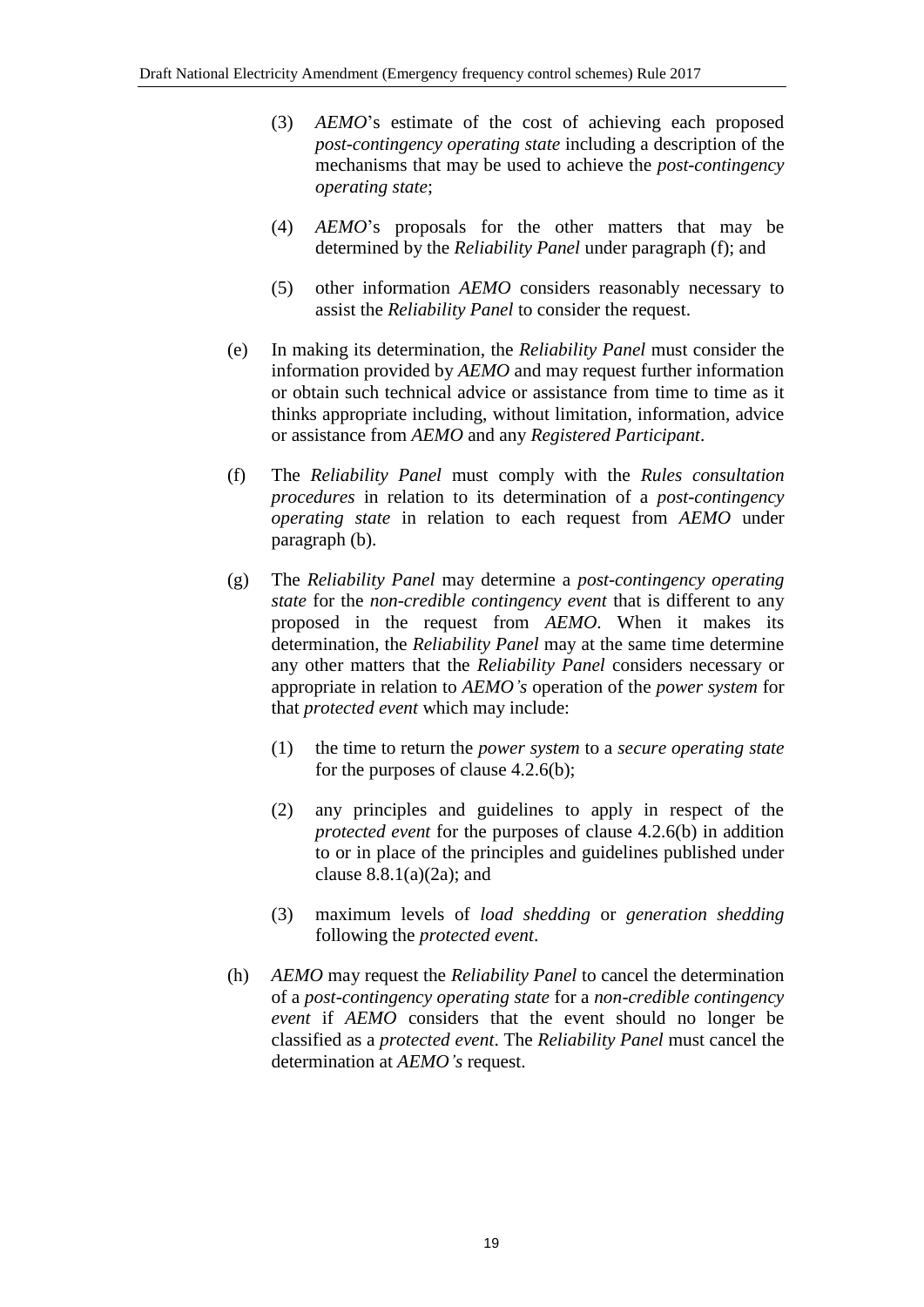# <span id="page-19-0"></span>**Schedule 5 Amendment to the National Electricity Rules**

[\(Clause 7\)](#page-1-4)

### **[1] Chapter 10 New Definitions**

In Chapter 10, insert the following definitions in alphabetical order:

#### *EFCS design specifications*

For an *emergency frequency control scheme* means the design specification produced by *AEMO* for the scheme under clause 4.4.4.

#### *EFCS implementation procedures*

For an *emergency frequency control scheme* means the implementation procedures produced by *AEMO* under clause 4.4.4.

#### *EFCS Objective*

The objective for *emergency frequency control schemes* is for these schemes to be available and in operation to the extent appropriate having regard to the *national electricity objective*, to prevent or arrest *cascading outages*, *major supply disruptions* and uncontrolled increases or decreases in *frequency* (alone or in combination).

#### *EFCS standard*

For an *emergency frequency control scheme* means, the standard for the scheme determined by the *Reliability Panel* under clause 8.8.4 and containing the information specified in clause 8.8.4(e).

#### *emergency frequency control scheme*

*facilities* for initiating automatic *load shedding* or automatic *generation shedding* in an orderly fashion.

#### *generation shedding*

*disconnecting*, or reducing the transfer of *active power* to the *power system* from, one or more *generating systems* or *generating units*.

#### *over frequency scheme*

an *emergency frequency control scheme* with capability to respond when *frequency* is above or climbing above the *normal operating frequency band*.

#### *post-contingency operating state*

for a *protected event*, the target operating state of the *power system* following the occurrence of that *protected event*.